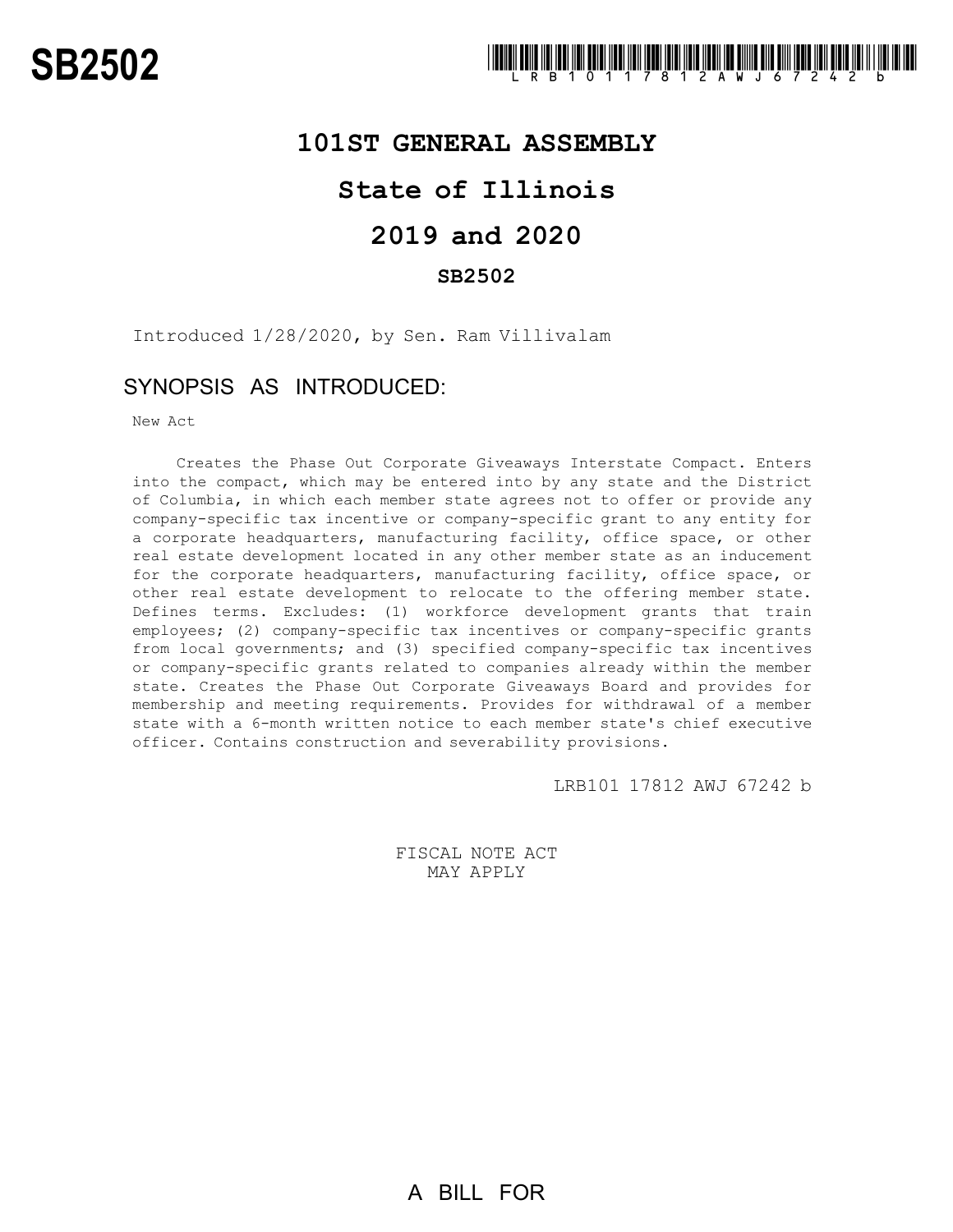AN ACT concerning State government. 1

#### **Be it enacted by the People of the State of Illinois, represented in the General Assembly:** 2 3

Section 1. Short title. This Act may be cited as the Phase Out Corporate Giveaways Act. 4 5

Section 5. Execution of compact. The Phase Out Corporate Giveaways Interstate Compact is hereby enacted into law and entered into with any state or the District of Columbia which legally joins in substantially the following form: 6 7 8 9

"PHASE OUT CORPORATE GIVEAWAYS INTERSTATE COMPACT The contracting states agree that: ARTICLE 1: MEMBERSHIP Any state of the United States and the District of Columbia may become a member state of this compact by enacting this compact. ARTICLE 2: DEFINITIONS As used in this compact: "Corporate giveaway" means any company-specific grant or company-specific tax incentive. "Company-specific grant" means any disbursement of funds via property, cash, or deferred tax liability by the state 10 11 12 13 14 15 16 17 18 19 20 21

government to a particular company. 22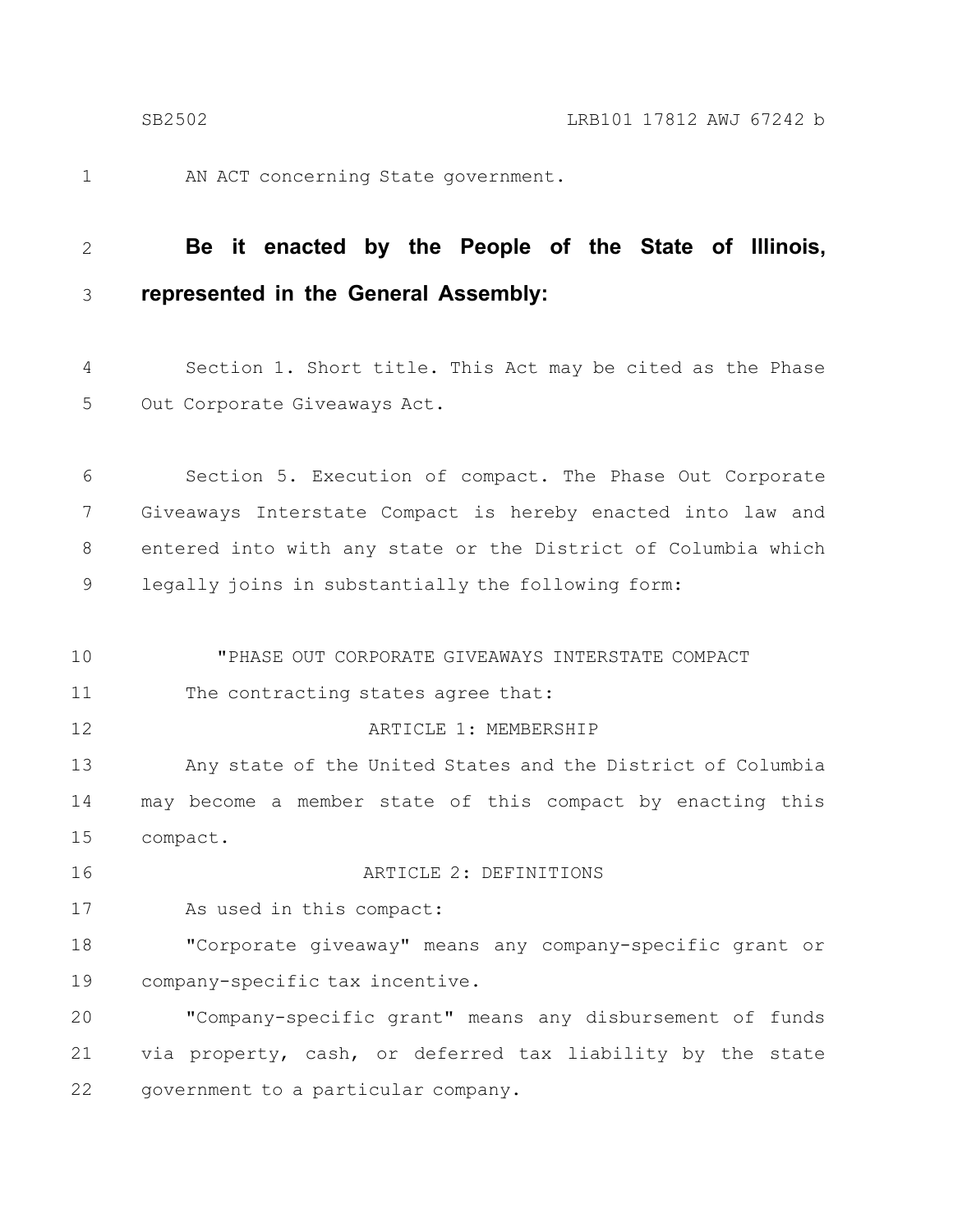"Company-specific tax incentive" means any change in the general tax rate or valuation offered or presented to a specific company that is not available to other similarly-situated companies. "Located in any other member state" means physically located in another member state, whether or not the company has other property in the member state. "Member state" means any state or the District of Columbia that has entered into this compact. ARTICLE 3: FINDINGS The member states find that: (1) corporate giveaways are among the least effective uses of taxpayer dollars to create and maintain jobs; (2) local and state leaders are in a prisoners' dilemma where it is best for all to create a level playing field for all employers without any corporate giveaways, but each level of government has an incentive to subsidize a company, which generates a race to the bottom; (3) governments should attract and retain companies based on general conditions (including, but not limited to, modern infrastructure, an educated workforce, a clean environment, and a favorable tax and regulatory climate) that are not based on a specific grant for a particular 1 2 3 4 5 6 7 8 9 10 11 12 13 14 15 16 17 18 19 20 21 22 23

(4) corporate giveaways fuel business inequality as only the largest businesses receive the vast majority of 25 26

company;

24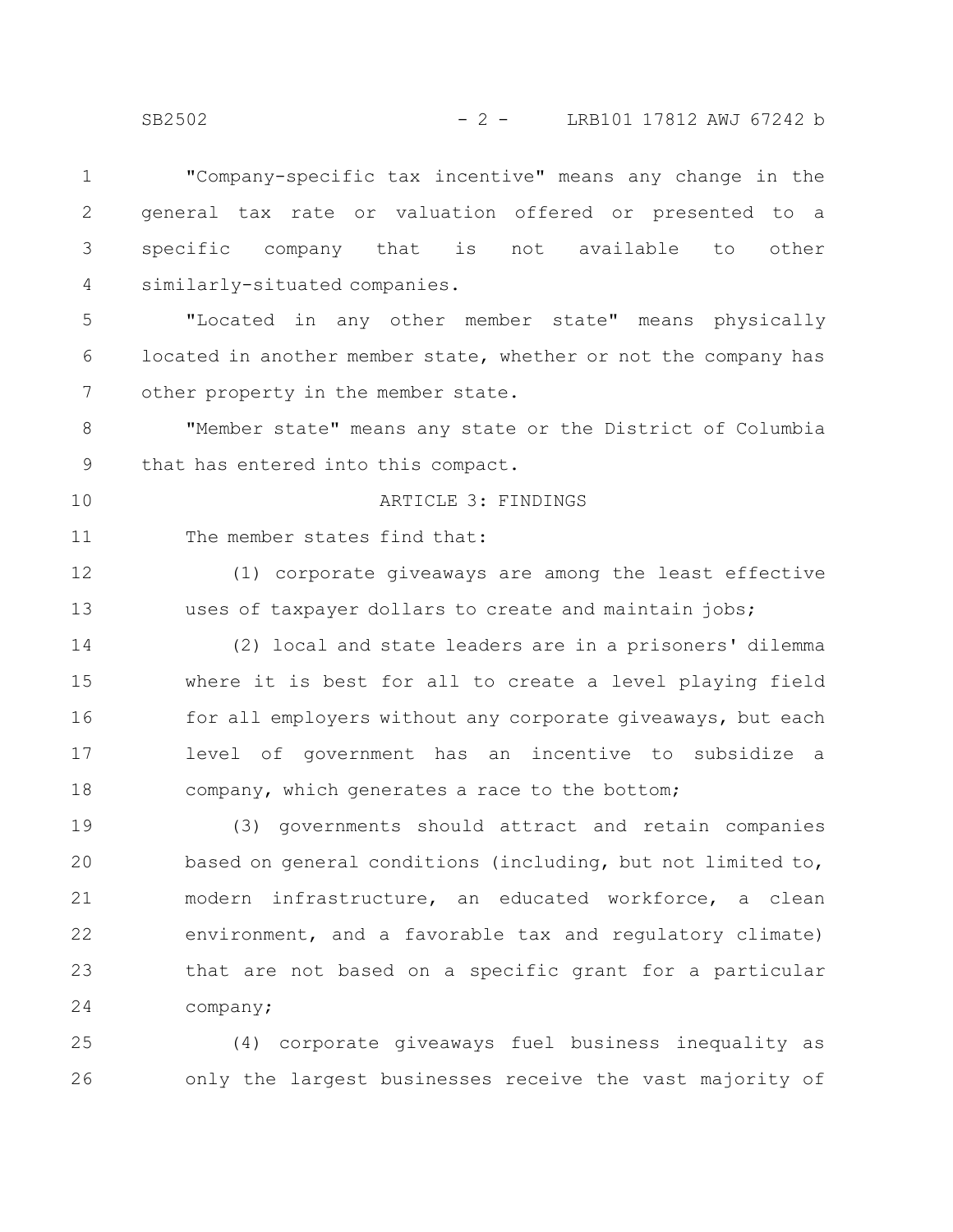SB2502 - 3 - LRB101 17812 AWJ 67242 b

these funds; 1

(5) a reasonable first step in phasing out corporate giveaways is an anti-poaching agreement among state governments prohibiting state company-specific tax incentives and state company-specific grants as an inducement for entities to relocate existing facilities; and 2 3 4 5 6 7

(6) creating a national board of gubernatorial appointees charged with finding consensus around improvements to this compact over time in a phased approach will assist states in escaping from the prisoners' dilemma and implementing a level playing field for all employers. 8 9 10 11 12

ARTICLE 4: POACHING PROHIBITION

Each member state is prohibited from offering or providing any company-specific tax incentive or company-specific grant to any entity for a corporate headquarters, manufacturing

facility, office space, or other real estate development located in any other member state as an inducement for the corporate headquarters, manufacturing facility, office space, or other real estate development to relocate to the offering member state. 17 18 19 20 21

22

13

14

15

16

### ARTICLE 5: EXCLUSIONS

The following are not subject to this compact: 23

(1) Workforce development grants that train employees (2) Company-specific tax incentives or company-specific grants from local governments. 24 25 26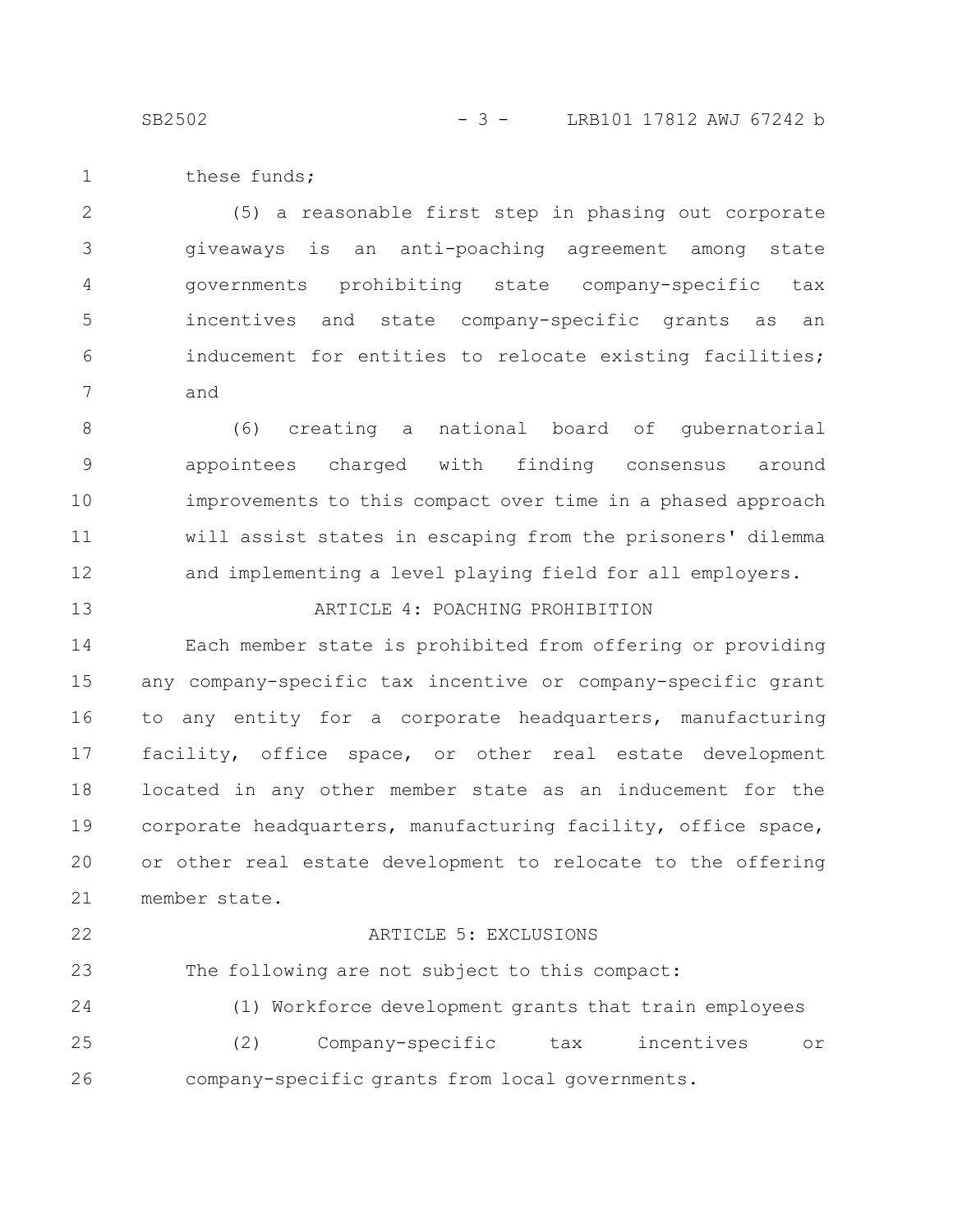SB2502 - 4 - LRB101 17812 AWJ 67242 b

(3) State company-specific tax incentives or state company-specific grants to entities with corporate headquarters, office space, manufacturing facilities, or real estate developments already located within its own state with the goal to keep within the member state or expand within the member state the in-state facility or development. 1 2 3 4 5 6 7

ARTICLE 6: WITHDRAWAL

Any member state may withdraw from this compact with 6-months' written notice to the chief executive officer of every other member state to the compact. 9 10 11

12

8

### ARTICLE 7: ENFORCEMENT

The attorney general of each member state shall enforce this compact. 13 14

A taxpaying resident of any member state has standing in the courts of any member state to require the attorney general of that member state to enforce this compact. 15 16 17

18

#### ARTICLE 8: BOARD

The Phase Out Corporate Giveaways Board is established upon the second member state entering into this compact. Each chief executive officer of each member state shall appoint one member to the Board. The Board shall accept appointees from non-member states that wish to appoint a member of the Board. The purpose of the Board is to publish suggested revisions to this compact in December of every year to continue to phase out those forms of corporate giveaways that the Board finds reasonable to 19 20 21 22 23 24 25 26